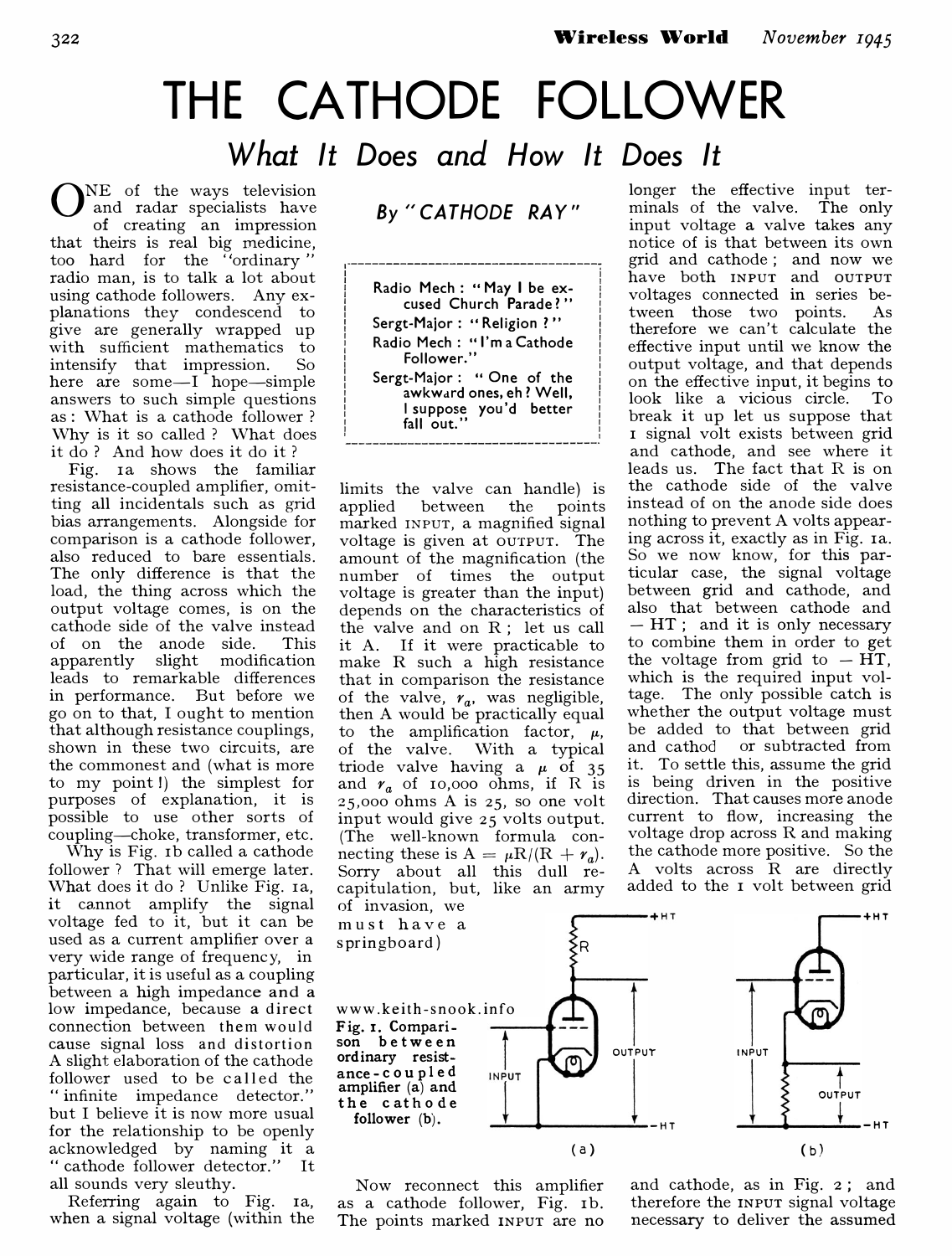I volt to the valve must be  $A + I$ . Therefore, however much the valve itself may amplify, the output (A) can't help being always less than the input  $(A + I)$ . With the valve and resistance assumed for Fig. 1a, reconnected as a cathode follower, it would be necessary to put in 25 volts in



Fig. 2. If the valve, in conjunction with R, gives an A-fold amplification, used as a cathode follower its over-all " amplification " is A/  $(A+1)$ , which is inevitably less than I.

order to get 24 out; I volt actually to drive the valve, and 24 volts to neutralise the output voltage, which is being fed back in opposition to the INPUT. If A, the amplification of the valve, is 10, then 11 must be supplied to the cathode follower for every IQ to be taken out; and so on.

At first sight this may look a particularly silly way of using a valve. To understand the value of the cathode follower it is necessary to study it more closely. Up to the moment we have found out it differs from the ordinary resistance-coupled stage (Fig. 1a) in the following ways :-

- (a) The voltage " amplification" is  $A/(A+I)$ , instead of A.
- (b) The  $\ddot{ }$  live" side of the output-the cathode-goes more positive when the grid is made more positive (and vice-versa); in other words, the output is in the same phase as the input, instead of being inverted as it is in Fig. ra.

Following this up for our example in which A is 25 and the signal input is making the grid I volt more positive (reckoned from -HT as zero), compare the two systems again in Fig. 3. (Here, as everywhere in this story, only the signal voltages are

counted. The steady voltage drop in R, and the grid bias voltage, although present, are ignored.) In  $(a)$  the  $\bar{I}$  volt input is magnified by 25 and reversed at the anode, which is therefore  $-25$  volts. So there is a difference of 26 volts between grid and anode. The dotted condensers in Fig. 3 represent the capacitances between grid and anode  $(C_{ga})$  and grid and cathode  $(C_{ge})$ , made up of the valve electrode and connection capacitances, including the wires leading to the electrodes. Generally a valve itself contributes about  $5\mu\mu$ F, and for illustration we shall take typical total values of  $I_0 \mu \mu$ F each for  $C_{qa}$  and  $C_{qc}$ . That is when the valve isn't working. When it is working, for every volt applied to the grid 26 volts appear between grid and anode. The amount of electricity that the source of the signal has to supply to charge up the grid-to-anode capacitance is therefore 26 times as great when the valve is working as when it is not; so this capacitance, for all practical purposes, is 26 times as great; namely,  $260 \mu \mu$ F. Believe it or· not.

There is no such jiggery-pokery about  $C_{ac}$ , which has only the I signal volt across it, and so is  $I0\mu\mu F$ , live or dead. Total,  $270\mu\mu F$ .

Now if the source of the signal is a high- $\mu$  valve, or a photoelectric cell, or any other highimpedance device, and the signal includes high frequencies, or sudden changes as in pulses (the same

thing, really), this is serious  $270 \mu \mu F$  at a frequency of, say' 100 kc/s, is about 6,000 ohms. Shunted across a high impedance, it is going to cause serious loss of the high-frequency parts of a signal. The effect is a roundingoff of pulses or other sharpcornered signals used in television, radar, and high-speed telegraphy. By the way, this capacitancemultiplying by-product of amplification is the celebrated Miller effect.

The position can be greatly eased by using a screened tetrode or pentode, having such a small  $C_{ga}$  that even when multiplied by  $A + I$  it is not likely to amount to much. It does introduce a  $C_{gs}$  however-capacitance from grid to screen-so that the grand total in a typical case might be  $25\mu\mu\text{F}$ . But that is a vast improvement. The cathode follower does better still, because it has a sort of inverted Miller effect. Look at Fig. 3b. Putting  $+1$  signal volt on the grid causes the cathode also to go all but I volt positive; twenty-five twentysixths of a volt in this case, to be exact. The potential of the cathode follows that of the grid pretty closely wherever it goes. For every one signal volt put on the grid of a cathode follower, the voltage across the grid-to-cathode capacitance is only the small difference between input and output voltages,  $I/(A+I)$  volt—in our example one twenty-sixth, and the effective or working capa-



Fig. 3. More detailed comparison of cathode follower (b) with ordinary amplifier (a), showing the effect on the input capacitance in a typical example.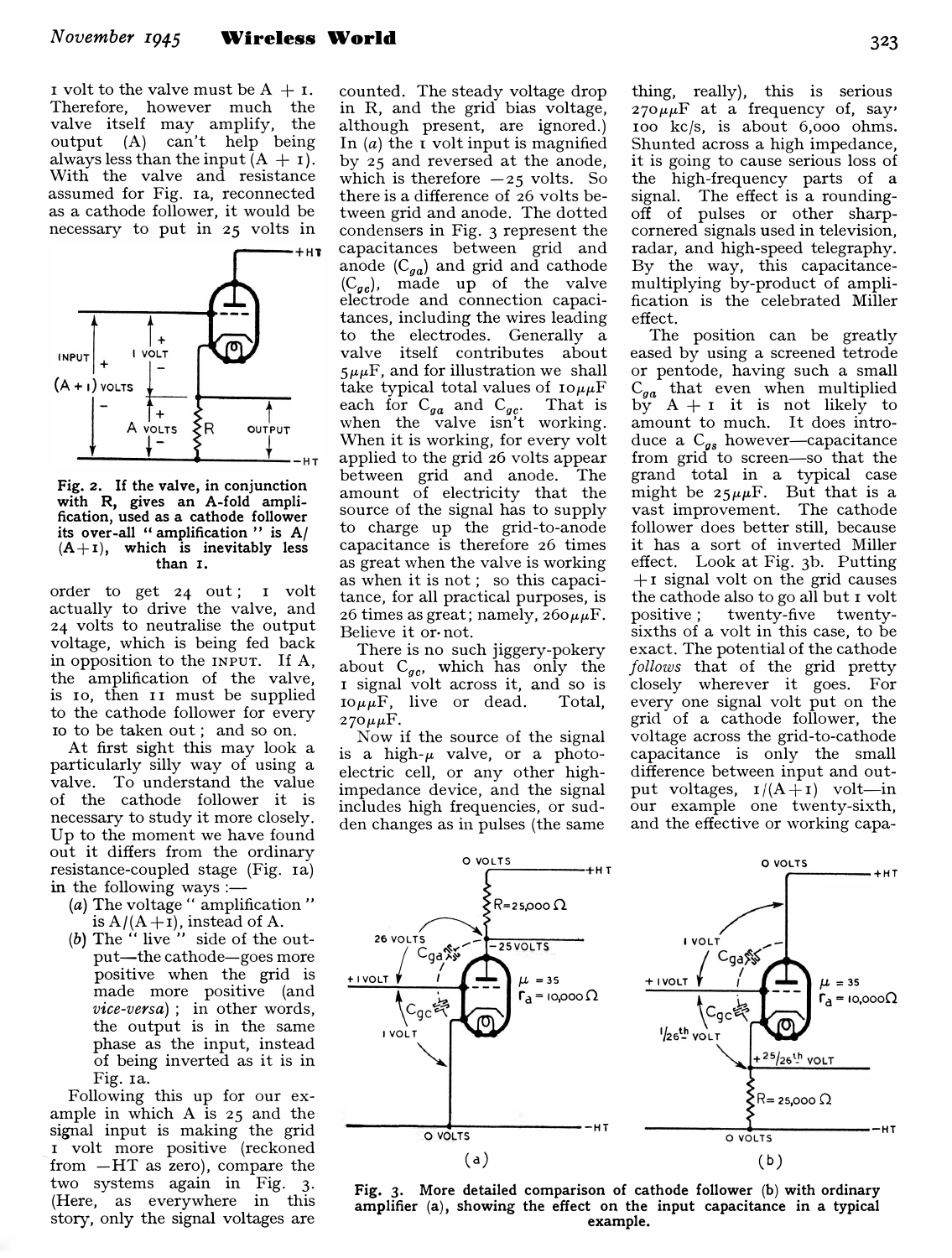#### The Cathode Follower-

citance is in the same proportion; so we have  $\frac{10}{26}$  or about 0.4 $\mu\mu$ F.  $C_{ga}$  is its normal  $I \circ \mu \mu F$ , so the total is  $10.4\mu\mu$ F. With a little care regarding  $C_{ga}$ , this figure could be improved upon. Whatever can be done by the other systems as regards minimising input capacitance, the cathode follower can beat it.

The same goes for stray resistance shunting, which is a rather more complicated subject. But it all adds up to this, that the cathode follower has an exceptionally high input impedance, and causes a minimum of loss or distortion in any circuit to which it is connected.

This alone is not so very helpful. If its own *output* impedance were also very high, nothing would be gained. The great value of the cathode follower is that its output impedance is extremely lowlower than that of any other highimpedance input system without a step-down transformer. And compared with a step-down transformer, the cathode follower throws away hardly any signal voltage, and can easily be made to cover a frequency range from zero up to megacycles per second.

### Reducing Distortion

How this works can be seen by feeding a rather low-impedance load-a resistance of 500 ohms, say, from each of our Fig. 3 systems in turn. It makes very little difference whether the load is connected in parallel with R or substituted for it. (500 ohms in parallel with 25,000 is just over 490 ohms). For easy arithmetic let us substitute. Then in Fig. 3a, the new amplification-call it A'—is  $(35 \times 500)/(500 + 10,000)$ or  $I_3^2$ , a catastrophic fall from 25 1 If this amplifier is part of a system that has to work over a very wide range of frequency, it is likely that impedances may vary over such a range as 500 to 25,000, with consequent enormous variations in amplification; this result is commonly called frequency distortion.

Substituting A' for A in Fig. 3b, we get an output of  $\frac{5}{8}$  volt instead of  $\frac{25}{26}$  - a comparatively slight drop.

Even this will no doubt fail to sell the cathode follower idea to some readers, who will be pointing

out that if the orthodox amplifier has a 500-ohm resistor permanently connected, the amplification will be tied down to something in the region of  $I_3^2$  over the very wide range of impedance it may have to feed into; and  $\mathbb{I}^2$ , although small, is at least bigger than the cathode follower's miserable  $\frac{5}{8}$ .

Part of the answer is that, whatever the range of impedance may be, the cathode follower's output



Fig. 4. Practical cathode follower circuit, showing tapping for reducing grid bias, blocking condenser (C2) to keep DC out of output, and by-pass condenser  $(C_3)$  to keep anode potential steady.

varies less than the amplifier's on that account. This is not easy to prove other than mathematically, but it can be seen in a general way by considering what happens if the load resistance to which a cathode follower is connected is reduced. The amplification of the valve is reduced accordingly, so the output voltage drops. But in doing so it releases more of the input voltage to drive the valve, so largely offsetting the drop in valve amplification.

This is, in fact, a result of the cathode follower being an extreme case of negative feedback; one in which all the output voltage is fed back in opposition to the input. Great constancy of output voltage for a given input is one of the features of negative feedback. Another feature-reduction of distortion-supplies the more important part of the answer to the question of why the cathode follower is to be preferred for feeding low impedances. If an ordinary amplifier is used to feed a load of only a few hundred ohms, the amplitude of signal it can

handle within reasonable limits of distortion is very small indeed. The reason is that nearly all the impedance in the anode circuit is the resistance of the valve itself, and that is non-linear-varies over each cycle of signal voltage. As regards the cathode follower, it may be enough to repeat that it uses negative feedback 100 per cent. If that is not enough to satisfy the curious, some idea of its anti-distortion properties may perhaps be seen by considering that any parts of the output wave introduced by the non-linearity of the valve are fed back in reverse to the input and thereby largely cancelled out. There are limits to this, of course, but the cathode follower in its particular job does score heavily over the ordinary amplifier.

## CF Features

Summing up, the cathode follower has these features :-

(a) Output voltage slightly less than input.

(b) Output voltage in phase with input.

(c) Input impedance very high.

(d) Output impedance very low.

 $(e)$  Because of the foregoing, the

cathode follower is able to reproduce very accurately across a lowimpedance a signal voltage derived from a high-impedance source, even if the signal waveform is complicated (i.e., composed of simple waves of a wide range of frequency).

As regards  $(a)$  and  $(d)$ , the effect of connecting a valve as a cathode follower is to make it behave as if both its  $\mu$  and its  $r_a$  were divided by  $\mu + i$ .

A practical cathode follower circuit generally includes a large condenser  $-i\omega_F$  or so-across the HT to ensure that the anode voltage is undisturbed by the signal. Regarding grid bias, it is obvious that the load resistance R provides it. But it may provide too much. If so, a normal grid leak should be used to tap off the required bias voltage, as in Fig. 4. If the output is connected to something that has a variable or indefinite DC resistance, or if it is desired to keep the DC out of it, then a blocking condenser  $C_2$ should be used, of sufficiently large capacitance to cause negli